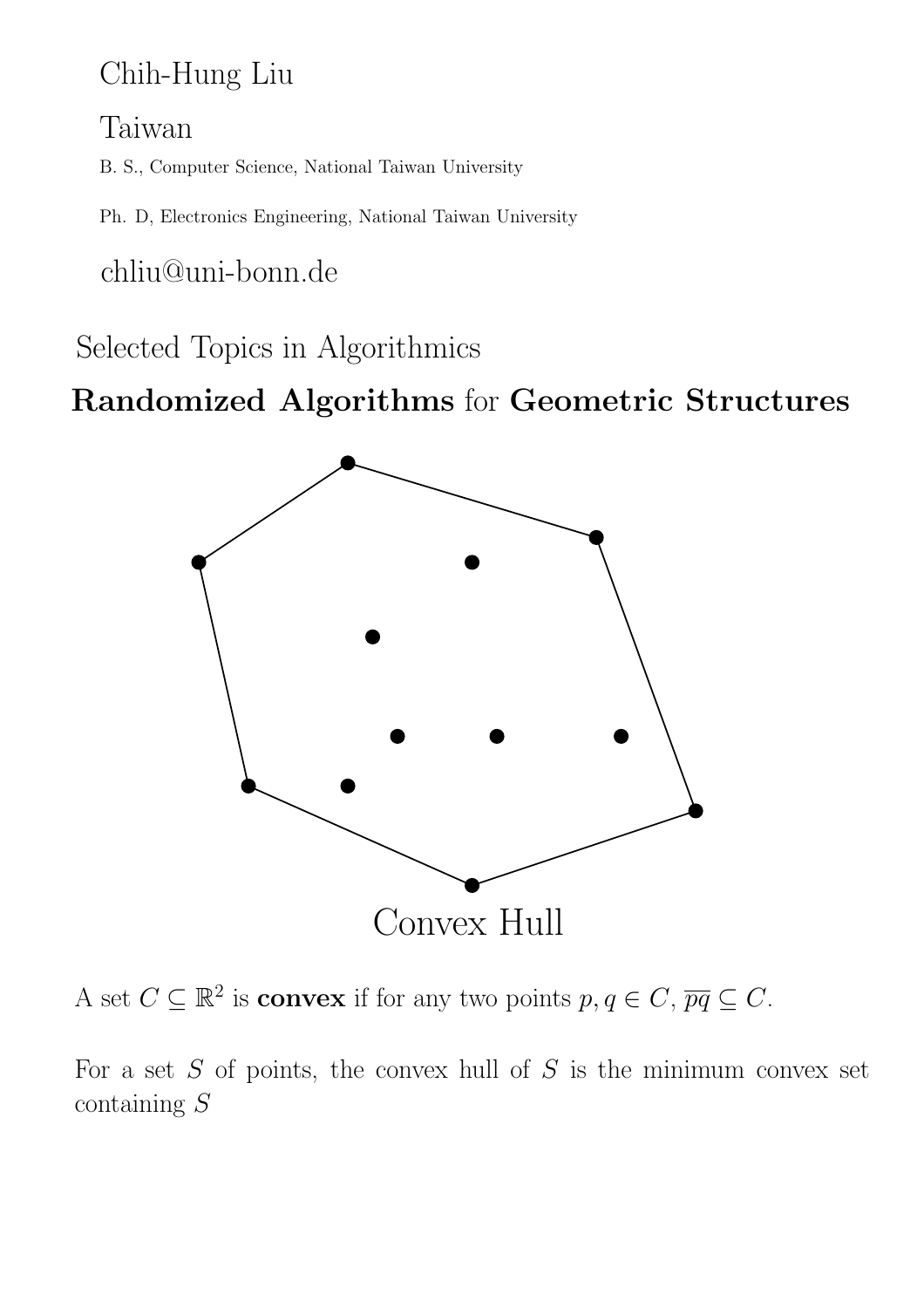

For a set  $S$  of points, a **triangulation** of  $S$  is a maximal collection of edges among  $S$  without any edge crossing



For a set  $S$  of line segments, the vertical trapezoidal decomposition of  $S$  is constructed as follows:

- Pass a vertical attachment through every endpoint or point of intersection
- Each vertical attachement exteneds upwards and downwards until it hit another segment or if no such segment exist, it extends to infinity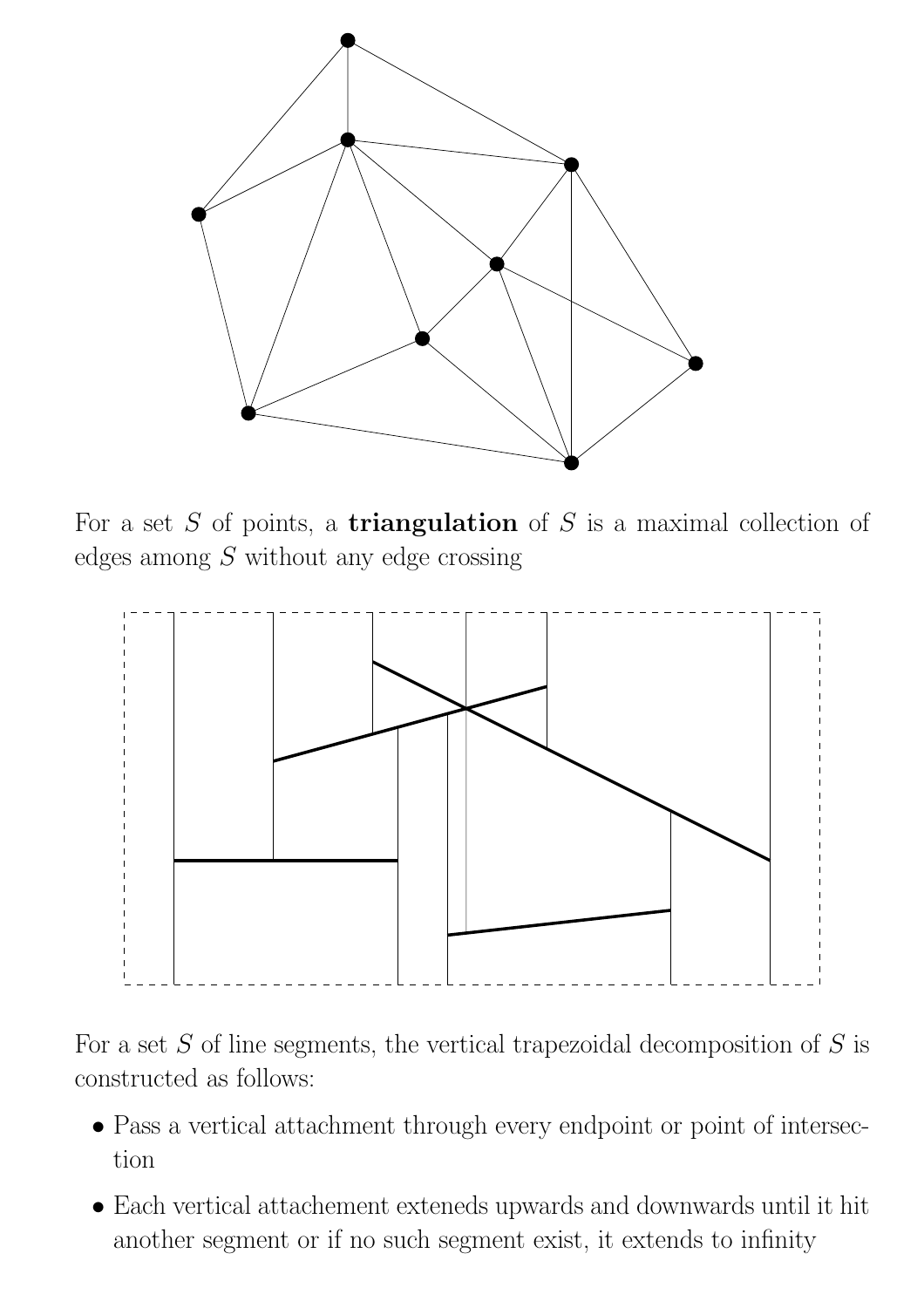

For a set  $S$  of point sites, the Voronoi diagram of  $S$  is a planar subdivision such that all points in a region share the same nearest site among  $S$ 

A randomized algorithms we are interested in this lecture is an algorithm which will make random choices during the computation. For example, Quick sort can be viewed as a randomized algorithm if the pivot is selected randomly.

Advantages

- Simpler Structure
	- Easy for implementation
	- Constant inside the Big-O is small
- Worst-case hardly happen
	- more efficient in practice
	- Quick-sort is the most efficient sorting algorithm in practice.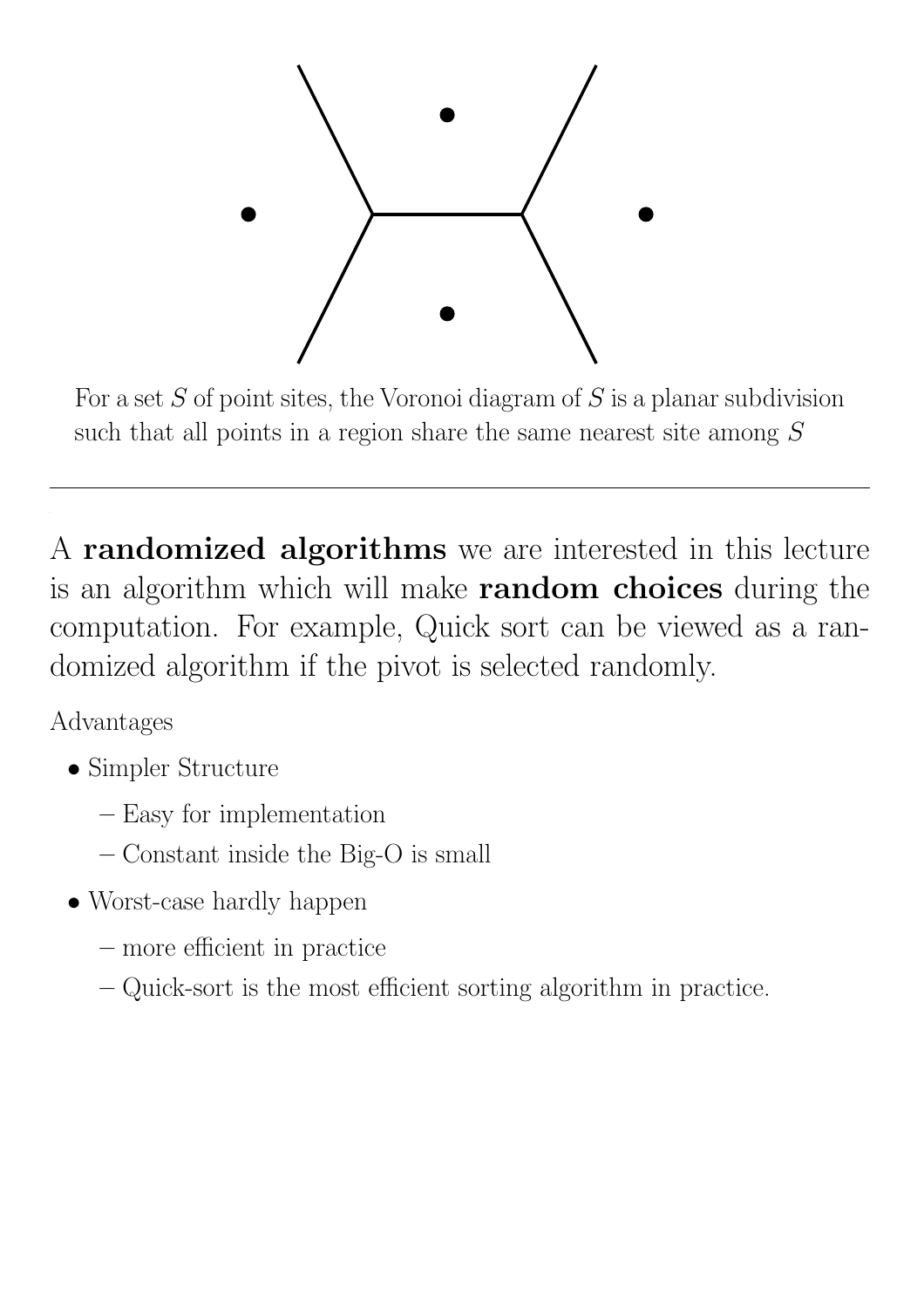Main topics

- Randomized Incrmental Construction
- Randomized Divided and Conquer
- Their Applications

Referance Book: Ketan Mulmuley, Computational Geometry: An Introduction Through Randomized Algorithms, Prentice Hall, 1993

- $\bullet$  Lecture notes depict the main ideas
- For more details, please refer to the books and related papers.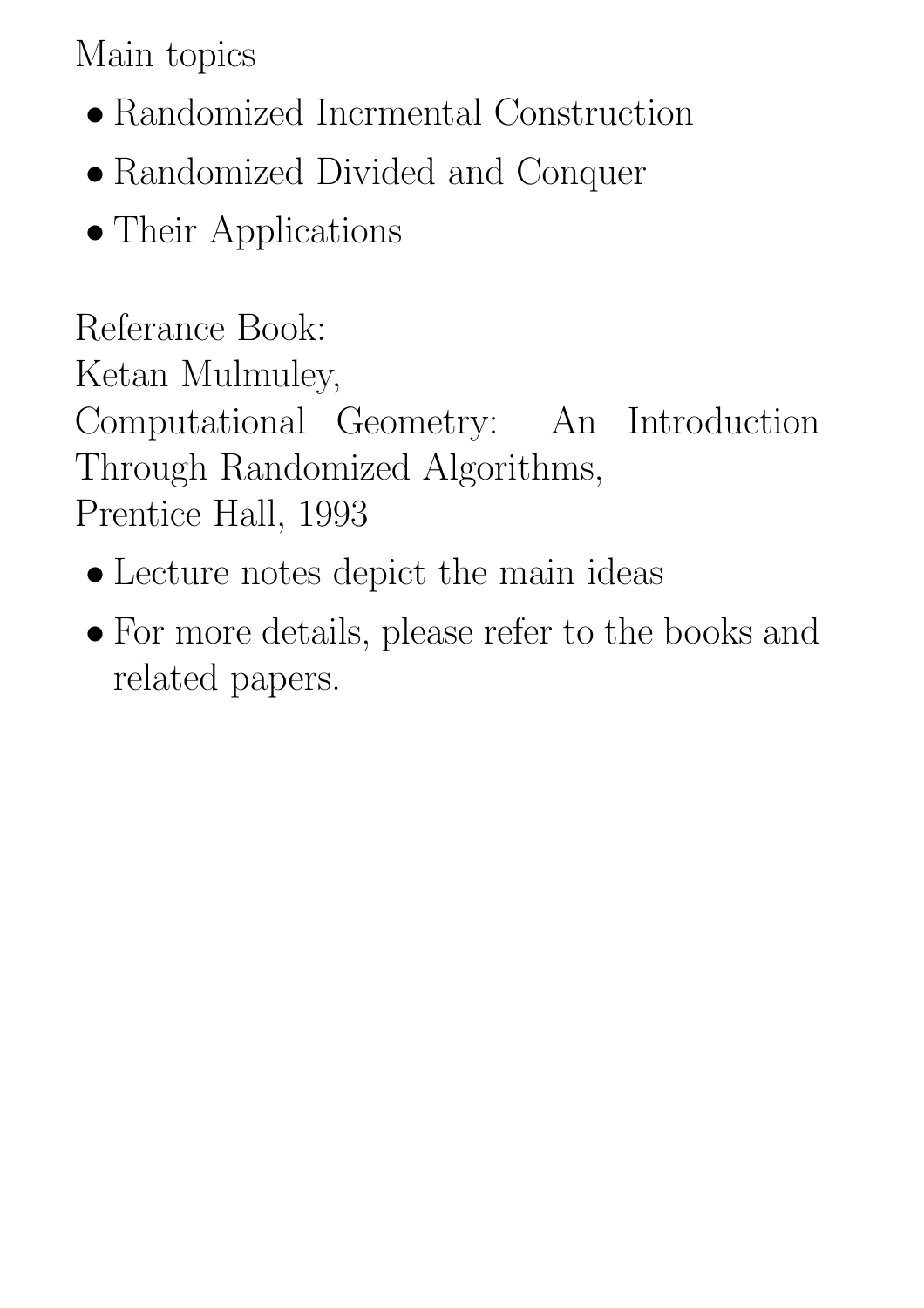## 1. Quick Sort And Search

Input: a set  $N$  of  $n$  real numbers (distinct) Output: an ordered sequence of N

#### $Qucik-Sort(N)$

- 1. If  $|N|=1$ , return N.
- 2. Select a number p from N
- 3. Let  $N_L$  be  $\{l \mid l \in N \text{ and } l < p\}$ Let  $N_R$  be  $\{r \mid r \in N \text{ and } r > p\}$
- 4. If  $|N_L| > 0$ ,  $L =$  Quick-Sort $(N_L)$ ; else  $L = \emptyset$
- 5. If  $|N_R| > 0$ ,  $L = \text{Quick-Sort}(N_R)$ ; else  $R = \emptyset$
- 6. return a sequence  $L, p, R$

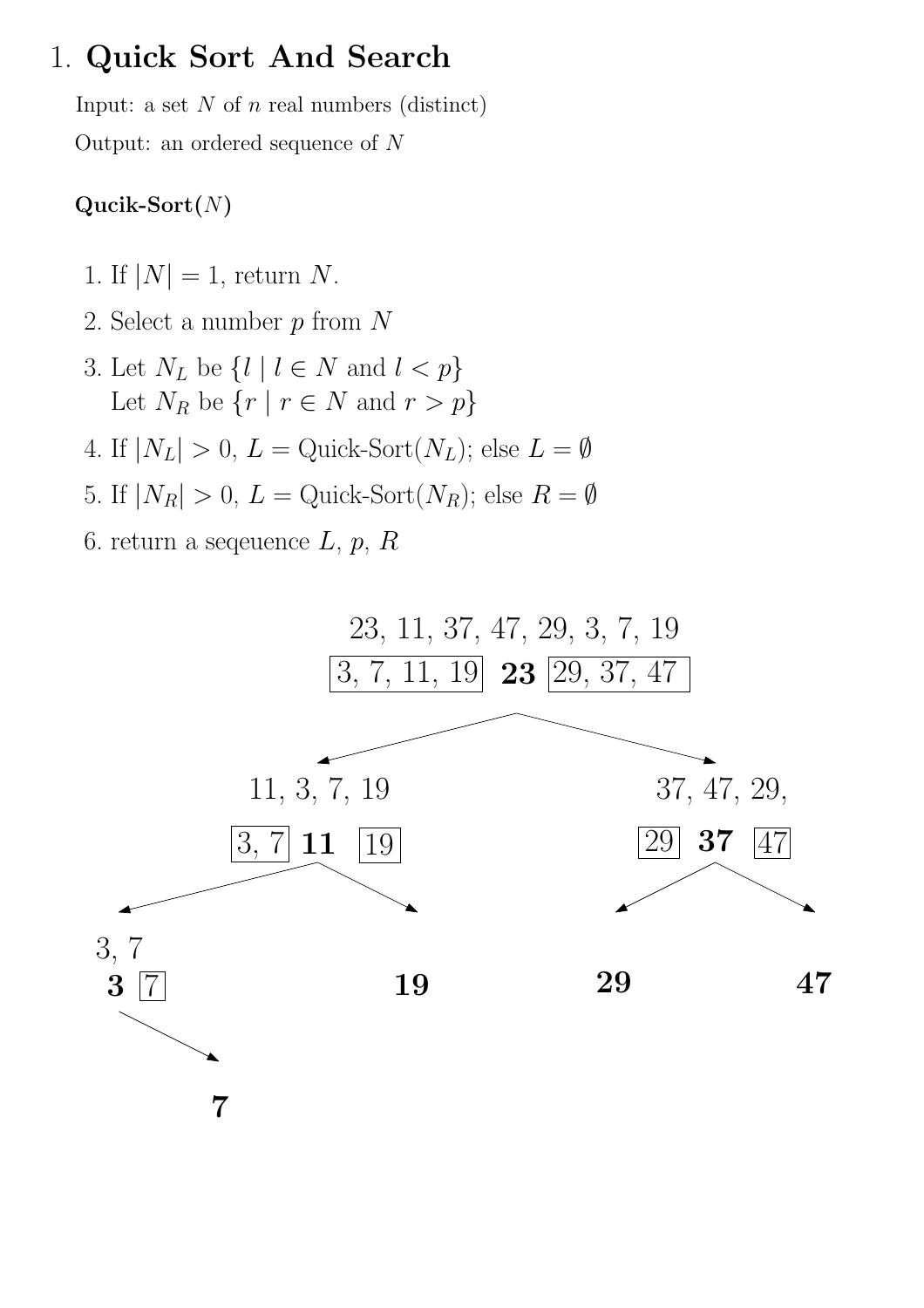Expected Time Complexity

- If a subset has k elements, it takes  $O(k)$  comparisons.
- If a level has m subsets,  $N_1, N_2, \ldots, N_m$ , since they are distinct, a level needs  $\sum_{i=1}^{m} O(|N_i|) = O(n)$ .
- Expected size of  $N_L$  (or  $N_R$ )=  $\frac{n}{2}$ , expected depth of recursion =  $O(logn)$
- $O(n \log n)$  expected time

Sorting  $\leftarrow$  Geometric Structure

An Ordered Sequence  $=$  A Partition of Real Line R



## • Sorting Problem:

Find the partition  $H(N)$  of R formed by the given set  $N$  of  $n$  points.

## • Search Problem:

Associate a search structure  $\widetilde{H}(N)$  with  $H(N)$  so that, given any point  $q \in R$ , one can locate the interval in  $H(N)$  containing q quickly, e.g., in logarithmic time.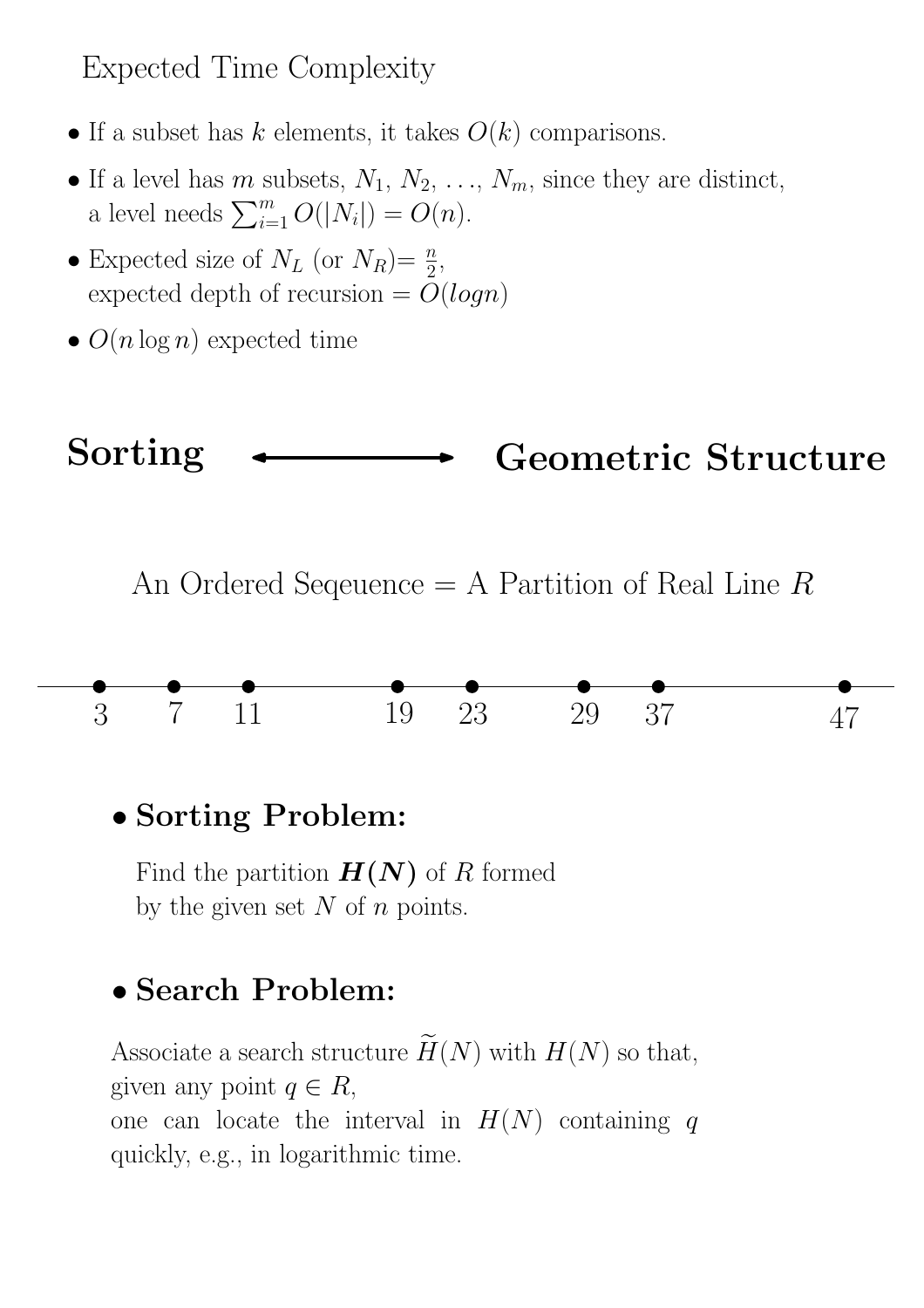# 1.1 Randomized Incremental Version of Quick Sort

 $S_1, S_2, \ldots, S_n$ : a random sequence of N  $N^0 = \emptyset$   $N^i = \{S_1, S_2, \dots, S_i\}$  $H(N^0)$  is R  $H(N^i)$  is the partition of R by  $N^i$ 

## Randomized Incremental Construction:  $H(N^0), H(N^1), H(N^2), \ldots, H(N^n) = H(N).$



Fig 3. Addition of the third point  $S^3$ 

### Conflict List:

For each interval I in  $H(N^i)$ , conflict list  $L(I)$  is an unsorted list of points in  $N \setminus N^i$  contained by I, and  $l(I)$  is the size of  $L(I)$ E.g., in Fig. 2,  $L(I)$  has four points.

#### Fact

Each point in  $N \setminus N^i$  is related to a unique interval in  $H(N^i)$ .

There is a unique edge between a point in  $N \setminus N^i$  and its conflicted interval in  $H(N^i)$ .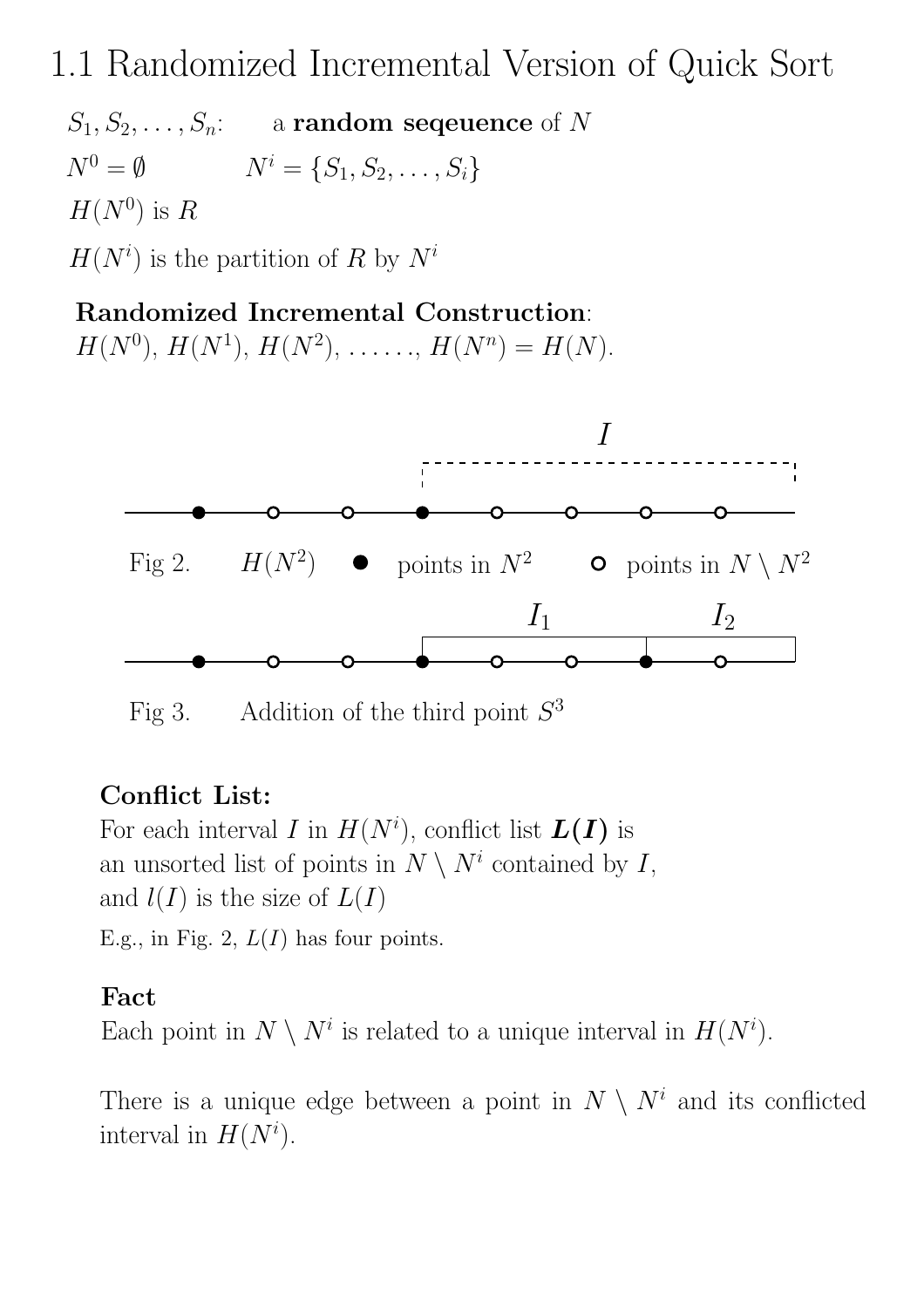Adding a point  $S = S^{i+1}$  into  $N^i$ 

- 1. Find a interval I in  $H(N<sup>i</sup>)$  which contains S.
- 2. Separate I by S into  $I_L$  and  $I_R$ .
- 3. Compute  $L(I_L)$  and  $L(I_R)$  by  $L(I)$

## Adding S takes  $O(l(I_L) + l(I_R) + 1)$

- 1. Finding I takes  $O(1)$  due to the unique edge between S and I in the conflict list.
- 2. Separtating I takes  $O(1)$  time
- 3. Computing  $L(I_L)$  and  $L(I_R)$  takes  $O(l(L)) = O(l(I_L) + l(I_R) + 1)$  time.

### Backward Time Analysis

Inserting  $S^{i+1}$  into  $H(N^i)$  = Deleting  $S^{i+1}$  from  $H(N^{i+1})$ 

Each point S in  $N^{i+1}$  is equally likely to be  $S^{i+1}$ .

 $I_L(S)$ : Interval left to S

 $I_R(S)$ : Interval right to S

Expected Time of Adding S:

$$
\frac{1}{i+1} \sum_{S \in N^{i+1}} O(l(I_L(S)) + l(I_R(S)) + 1)
$$
  
\n
$$
\leq \frac{2}{i+1} \sum_{J \in H(N^{i+1})} O(l(J) + 1)
$$
  
\nEach interval are adjacent to at most two points

Each interval are adjacent to at most two points

$$
= \qquad {\cal O}({n \over i+1})
$$

Expected Time Complexity of Randomized Incremental Version:

$$
\sum_{i=1}^{n} O(\tfrac{n}{i+1}) = O(n \log n)
$$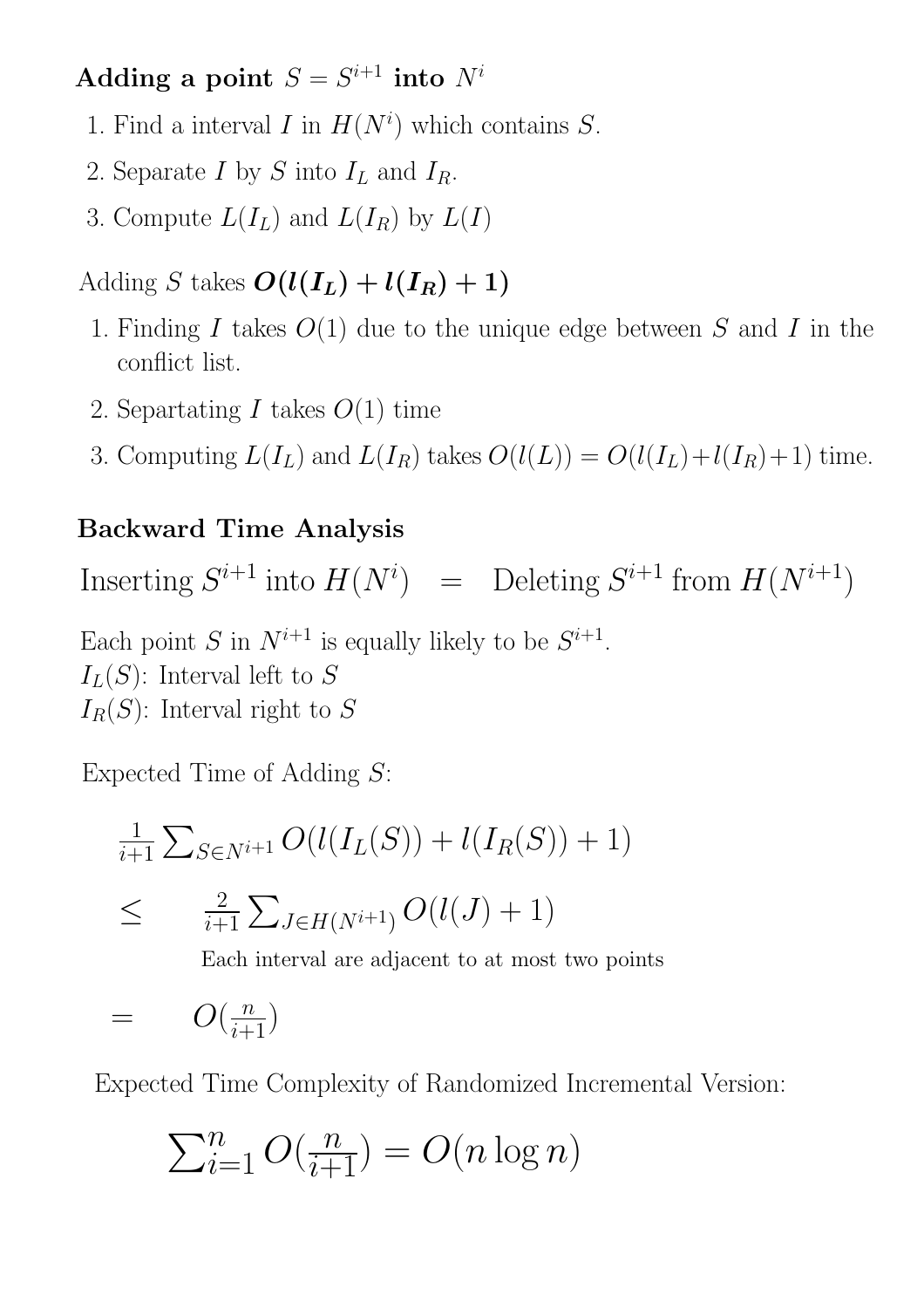# 1.2 Randomized Binary Tree

$$
N = \{ 23, 11, 37, 47, 29, 3, 7, 19 \}
$$

$$
S_1 S_2 S_3 S_4 S_5 S_6 S_7 S_8
$$

Divide-and-Conquer Quick-Sort



Random Binary Tree  $\widetilde{H}(N)$  is defined as follows:

- If  $N = \emptyset$ ,  $\widetilde{H}(N)$  is a node corresponding to the whole real line R
- otherwise,
	- the root of  $\widetilde{H}(N)$  is a randomly chosen point  $S \in N$
	- $-\widetilde{H}(N_L)$  and  $\widetilde{H}(N_R)$  are defined recursively for the havles of R on the two sides of  $S$ , where  $N_L$  and  $N_R$  are the sets of points in  $N \setminus S$  left to and right to S, respectively.

Search Problem:

Given a point  $q \in R$ , we locate the invertval in  $H(N)$  containing q by applying a binary search on  $\widetilde{H}(N)$ .

Expected search time = expected depth of  $H(N) = O(\log n)$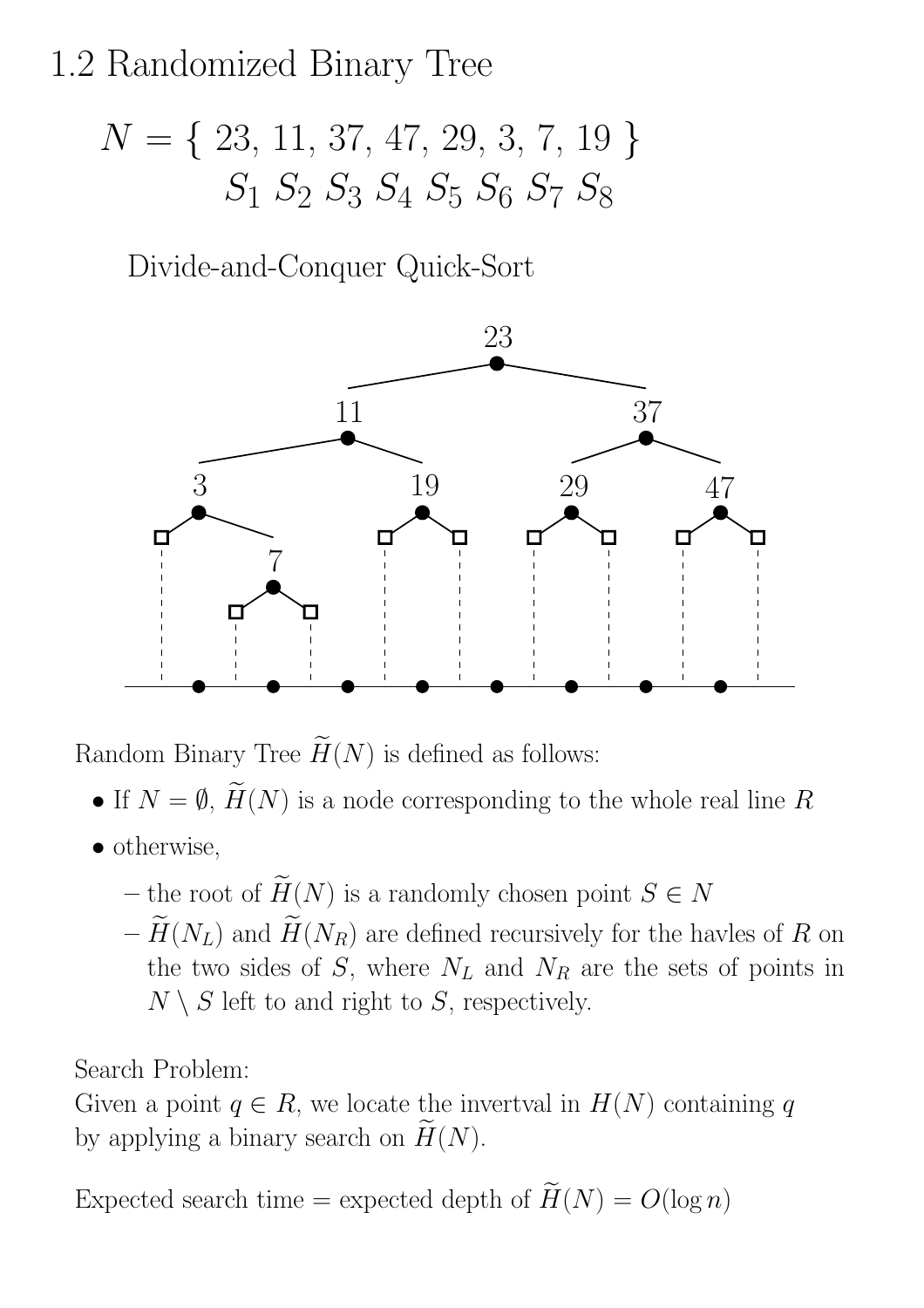# 1.3 History (On-Line)

Randomized Incremental Version of Quick-Sort through the Random Binary Tree

• Locating the interval using the binary tree

 $S_1, S_2, \ldots, S_n$  is a random sequence of N

(23, 11, 37, 47, 29, 3, 7, 19)





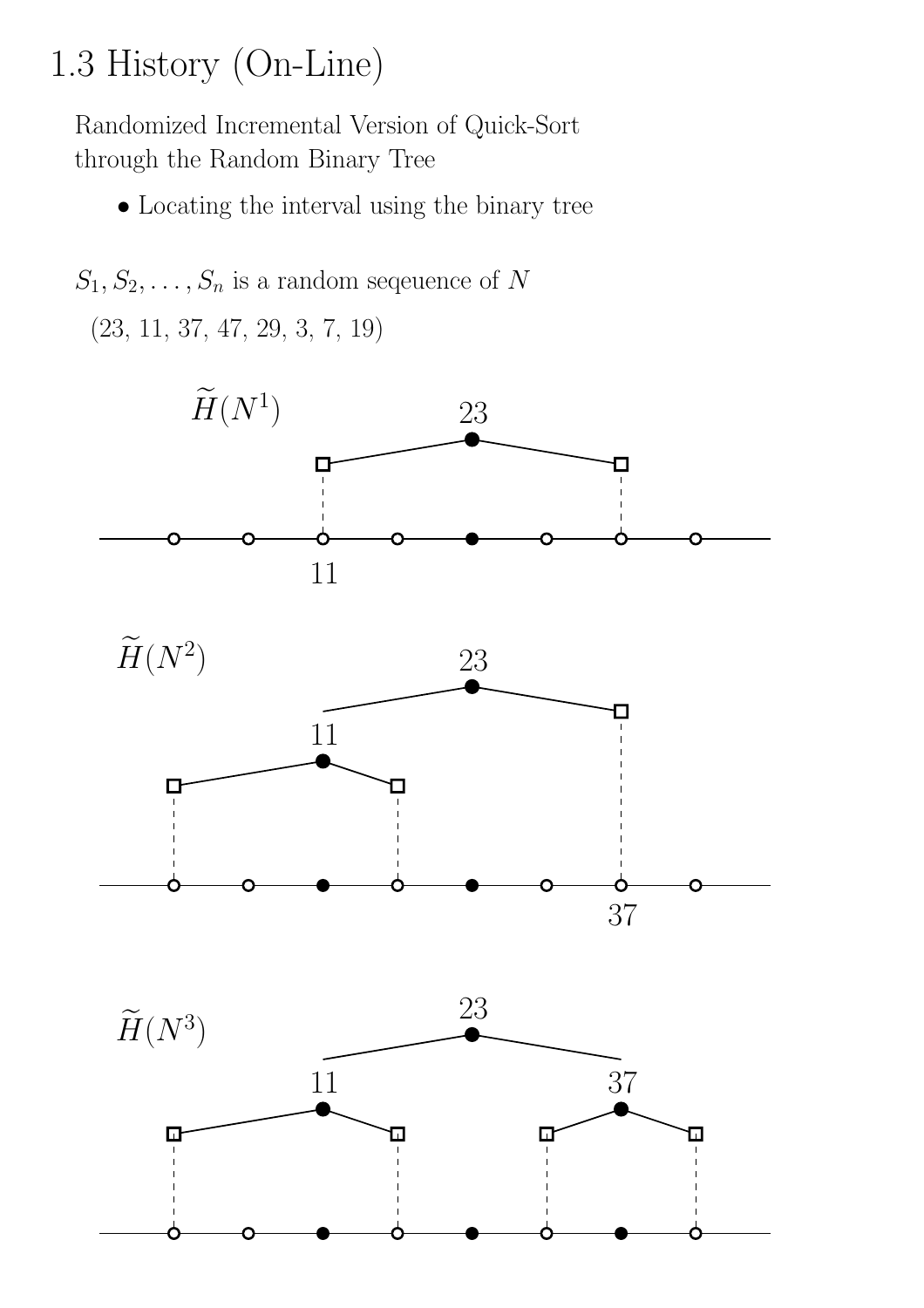

**Property**: If  $S_j$  is the left child of  $S_i$ ,  $S_j$  must belong to the left Interval of  $S_i$  in  $H(N^i)$ .

Cost of Inserting  $S_j$  = Searching which interval  $S_j$  is located in

= Length of Search Path

#### Backward Analysis

For a query pint  $q$ , the search cost is analyzed as follows:

- If the search tests  $S_i$ , q must belong to the left or right interval of  $S_i$  in  $H(N^i)$  $\rightarrow$  probability of testing  $S_i$  is  $2/i$
- Expected length of search path is  $\sum_{i=1}^{n} 2/i = O(\log n)$
- Similarly, inserting  $S_i$  takes  $O(\log i)$  time

Total Time of Constructing  $H(N)$ :

$$
\sum_{i=1}^{n} O(\log i) = O(n \log n)
$$